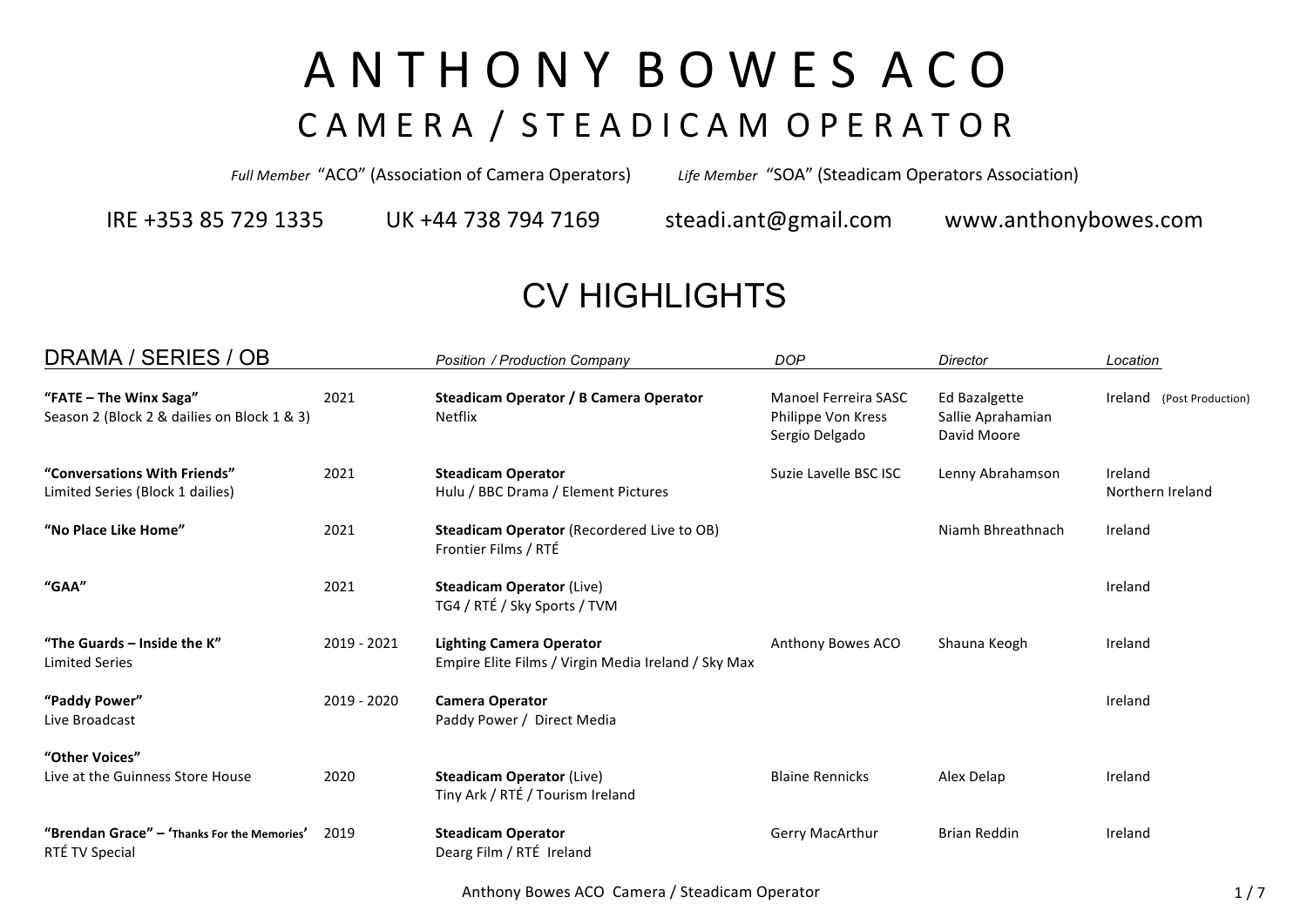| DRAMA / SERIES / OB Continued                            |                | <b>Position / Production Company</b>                                                        | <b>DOP</b>        | Director            | Location            |
|----------------------------------------------------------|----------------|---------------------------------------------------------------------------------------------|-------------------|---------------------|---------------------|
| The Late Late Show"                                      | 2013 - Present | <b>Steadicam Operator</b><br>RTÉ                                                            |                   | Alan Byrne          | Ireland             |
| "On Witches Hill"<br>Pilot                               | 2012           | Cinematographer<br><b>RCA Media Productions</b>                                             | Anthony Bowes ACO | Stephen Gibson      | Ireland             |
| "Landscape HD"                                           | 2009 - 2010    | Cinematographer<br>Landscape HD Network                                                     | Anthony Bowes ACO | Ben Gough           | UK / Italy / France |
| "Election"                                               | 2007           | <b>Studio Pedestal Camera Operator</b><br>TG4                                               |                   |                     | Ireland             |
| "The Fairies"<br>Season 1                                | 2005           | <b>Studio Pedestal Camera Operator</b><br>Hypervision / Nickelodeon                         | Aaron Gully ACS   | Mat King            | Australia           |
| "Dave Hughes live"<br>TV Special / DVD                   | 2006           | <b>Roaming Camera Operator</b><br><b>GNW TV Productions</b>                                 |                   | <b>Ted Robinson</b> | Australia           |
| "Lano and Woodley live"<br>TV Special / DVD              | 2006           | <b>Roaming Camera Operator</b><br><b>GNW TV Productions</b>                                 |                   | <b>Ted Robinson</b> | Australia           |
| "The Movie Show"                                         | 2005           | Cinematographer<br><b>SBS Television</b>                                                    | Anthony Bowes ACO |                     | Australia           |
| "SANFL Football"<br><b>Outside Broadcast</b>             | 2005           | <b>Steadicam Operator (Live)</b><br><b>Australian Broadcasting Corporation (ABC Sports)</b> |                   |                     | Australia           |
| "Friday Night Live Football"<br><b>Outside Broadcast</b> | 2005           | <b>Roaming Camera Operator</b><br>AFL Films / Network Ten Australia                         |                   |                     | Australia           |
| "Fusion TV"<br>Season 1                                  | 2004           | Cinematographer<br>Channel 31 / Smile Productions                                           | Anthony Bowes ACO |                     | Australia           |
| "Aussie Pinups"<br>Pilot                                 | 2004           | DOP / Camera Operator<br>The Look Photography Studios / Merlin Post                         | Anthony Bowes ACO | Richard Lanyon      | Australia           |
| "Catch of the Day"<br>Pilot                              | 2003           | <b>Cinematographer / Executive Producer</b><br>LiquidLife Productions / Kojo Productions    | Anthony Bowes ACO | Richard Lanyon      | Australia           |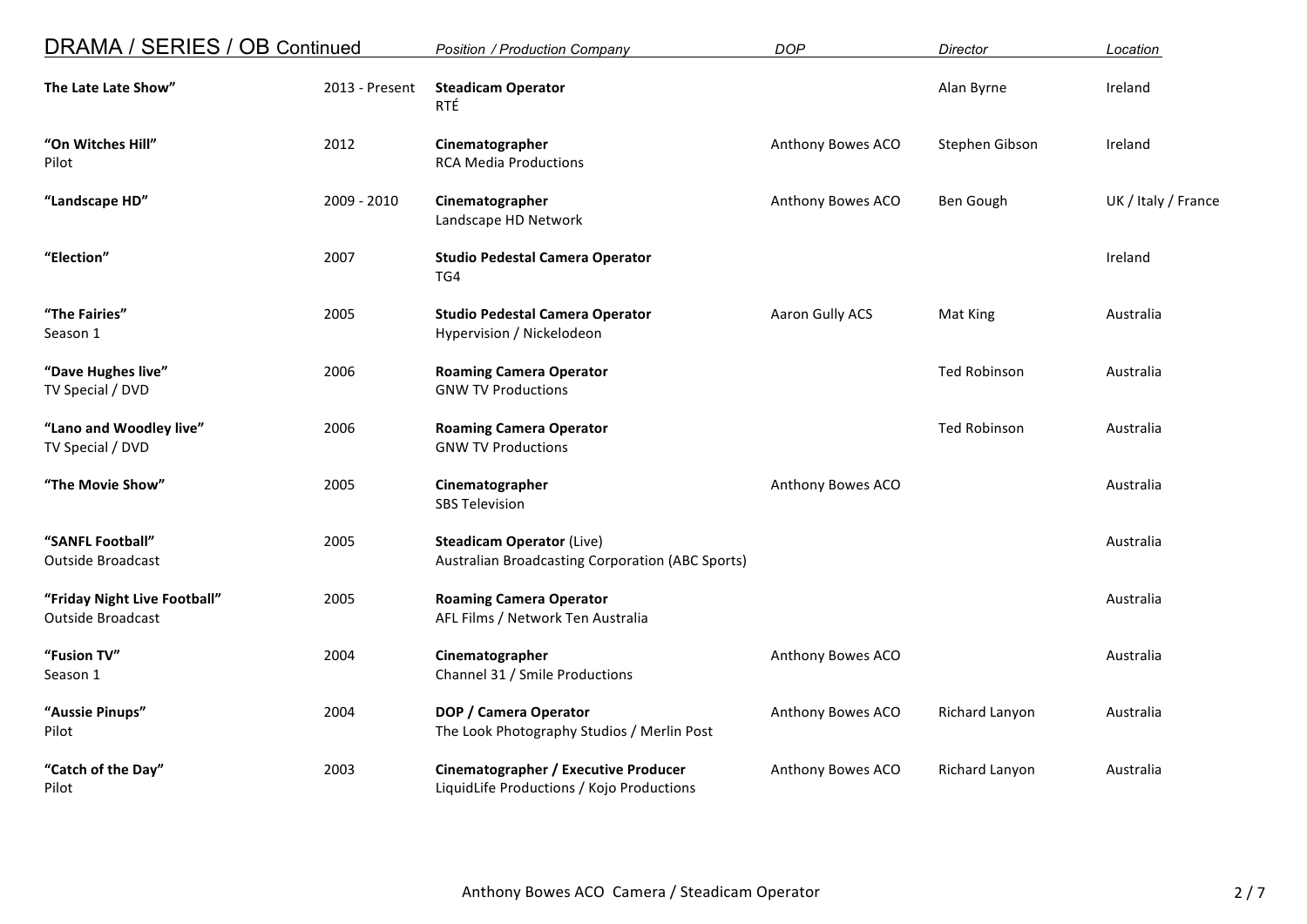| DRAMA / SERIES / OB Continued       |               | <b>Position / Production Company</b>                                                | <b>DOP</b>        | Director      | Location  |
|-------------------------------------|---------------|-------------------------------------------------------------------------------------|-------------------|---------------|-----------|
| "Big Brother Australia"<br>Season 3 | 2003          | <b>Location Lighting Camera Operator</b><br>Endemol                                 |                   |               | Australia |
| "FAB" (Fishing and Boating)         | $2000 - 2003$ | Cinematographer / Location Director<br>Hypervision / Seven Network / Fox Television | Anthony Bowes ACO | David Hancock | Australia |
| "A Current Affair" Australia        | 2001 - 2004   | <b>Lighting Camera Operator</b><br>Nine Network Australia                           |                   |               | Australia |
| "NBL Slam"                          | 2000          | <b>Camera Operator</b><br>Active Television / Network Ten Australia                 |                   |               | Australia |
| "Comedy Hour"                       | 2000          | <b>Camera Operator</b><br>Paramount Television. VH1 / Foxtel                        |                   |               | Australia |

| <b>FEATURE FILMS</b>                    |         | <b>Position / Production Company</b>                                                | <b>DOP</b>            | Director               | Location          |
|-----------------------------------------|---------|-------------------------------------------------------------------------------------|-----------------------|------------------------|-------------------|
| "Fairytale"                             | 2018-19 | Steadicam Operator / B Camera Operator<br>Fairytale Films                           | Trevor Murphy         | John Eyres             | Ireland / USA     |
| "Inspektor Jury: Der Tod des Harlekins" | 2017    | Steadicam Operator / B Camera Operator<br>Crazy Films / I J Four Productions DAC    | <b>Guntram Franke</b> | <b>Marcus Ulbricht</b> | Ireland / Germany |
| "The Limit of"                          | 2015-16 | <b>Steadicam Operator</b><br>Ignition Film Productions                              | Daniel Sorin Balteanu | Alan Mulligan          | Ireland           |
| "The Callback Queen"                    | 2011-12 | Cinematographer / Steadicam Operator<br>Powertrip Productions / Film Venture London | Anthony Bowes ACO     | <b>Graham Cantwell</b> | England / Wales   |
| "Standing Ovation"                      | 2008-09 | A Camera Operator / Steadicam (Main Unit)<br>Kenilworth Films / Netflix             | John Darbonne         | <b>Stewart Raffill</b> | <b>USA</b>        |
| "Dick Dickman Pl"                       | 2006    | Cinematographer / Steadicam Operator<br>1 Step Back Productions                     | Anthony Bowes ACO     | Barry O'Neill          | Ireland           |
| "Ghostwood"                             | 2005    | Camera Operator / Steadicam (Main Unit)<br><b>Maxim Pictures</b>                    | Pete Hall             | Justin O'Brien         | Ireland / USA     |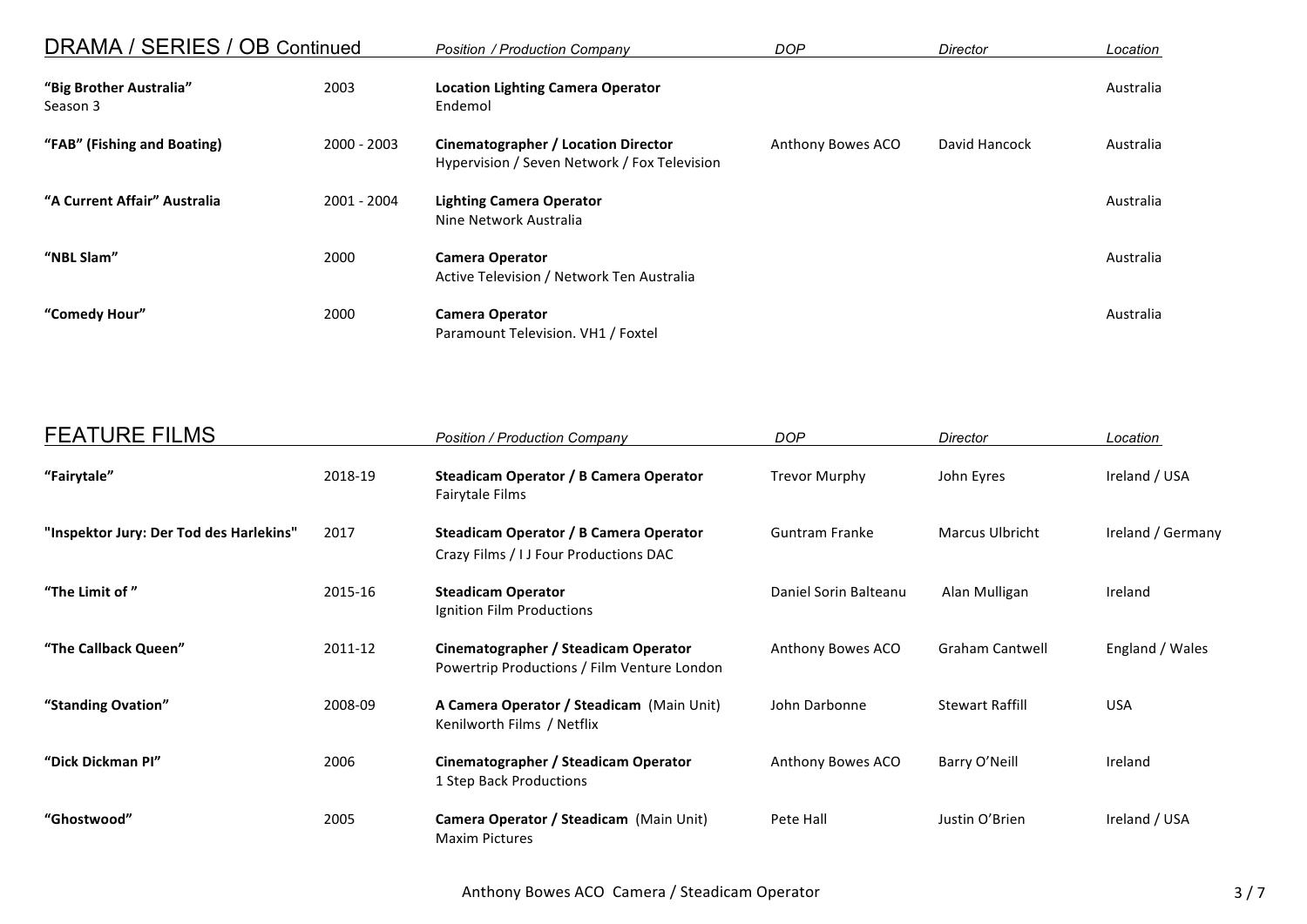| <b>SHORT FILMS</b>  |           |      | Position / Production Company                                                            | <b>DOP</b>           | Director                | Location          |
|---------------------|-----------|------|------------------------------------------------------------------------------------------|----------------------|-------------------------|-------------------|
| "An Encounter"      | 20mins.   | 2020 | <b>Steadicam Operator</b><br>Cowtown Pictures / Screen Ireland                           | Daniel Katz          | Kelly Campbell          | Ireland           |
| "Black Peak"        | 20mins.   | 2017 | <b>Steadicam Operator</b><br>Independent                                                 | Anna MacDonald       | Danielle Bayliss        | Ireland / Canada  |
| "Alley of Echoes"   | 2.47mins. | 2017 | <b>Steadicam Operator</b><br><b>Archer's Mark Productions</b>                            | Adam Scarth          | Oliver Würffell         | Ireland           |
| "Home - Waiting"    | 5mins.    | 2015 | <b>Steadicam Operator</b><br><b>Raw Nerve Productions</b>                                | <b>Conor Hammond</b> | <b>Willie Doherty</b>   | Northern Ireland  |
| "Ernestine & Kit"   | 10mins.   | 2015 | <b>Steadicam Operator</b><br>Stigma Films Ltd. / Black Sheep Productions                 | Jamie Cairney        | Simon Bird              | Ireland           |
| "Bodies"            | 40mins.   | 2015 | <b>Steadicam Operator</b><br><b>BWD Films</b>                                            | Dave Pimm            | <b>B Welby-Delimere</b> | Ireland / England |
| "On Witches Hill"   | 7mins.    | 2012 | Cinematographer<br><b>RCA Media Productions</b>                                          | Anthony Bowes ACO    | Stephen Gibson          | Ireland           |
| "Limbo"             | 6mins.    | 2008 | Cinematographer<br>Carmel Winters / Darklight Film Festival, Dublin                      | Anthony Bowes ACO    | <b>Carmel Winters</b>   | Ireland           |
| "One Careful Owner" | 15sec.    | 2007 | Cinematographer<br><b>Powertrip Productions</b>                                          | Anthony Bowes ACO    | Graham Cantwell         | Ireland           |
| "Angela's Decision" | 45mins.   | 2006 | Steadicam Operator / 2 <sup>nd</sup> Unit Cinematographer<br><b>Mat King Productions</b> | Aaron Gully ACS      | Mat King                | Australia         |
| "Creamy Love"       | 6mins.    | 2001 | Cinematographer<br>Independent                                                           | Anthony Bowes ACO    | Dick Dale               | Australia         |
| "Screwed"           | 8mins.    | 2000 | Cinematographer<br><b>Eclipse Films</b>                                                  | Anthony Bowes ACO    | <b>Philip Elms</b>      | Australia         |
| "Koalascape"        | 4mins.    | 2000 | Cinematographer<br>Independent                                                           | Anthony Bowes ACO    |                         | Australia         |
| "The Audition"      | 6mins.    | 2000 | Cinematographer<br>Q Productions                                                         | Anthony Bowes ACO    | Quentin Kenihan         | Australia         |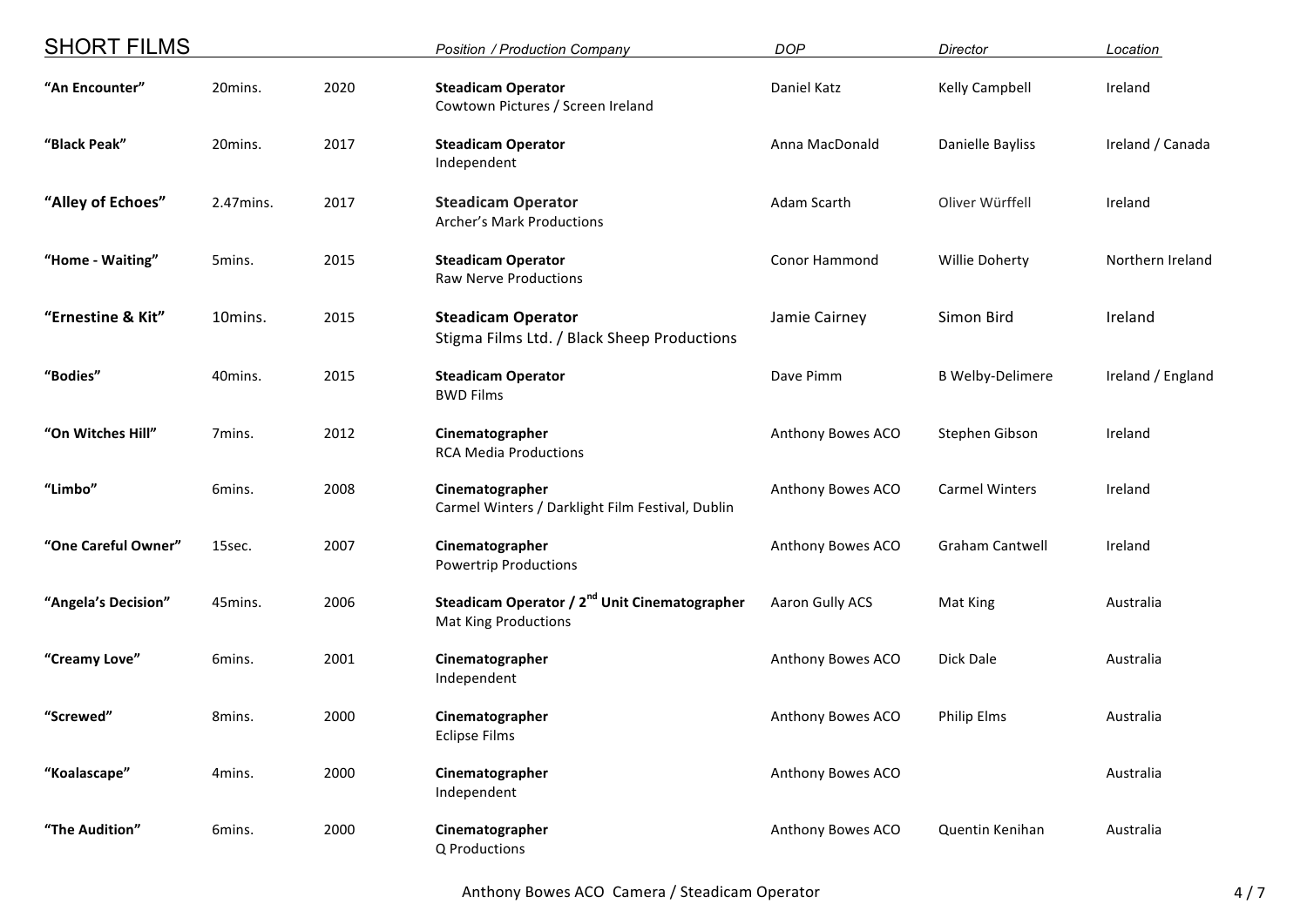| <b>MUSIC VIDEOS</b>                   |      | <b>Position / Production Company</b>                                                                             | <b>DOP</b>        | Director                  | Location         |
|---------------------------------------|------|------------------------------------------------------------------------------------------------------------------|-------------------|---------------------------|------------------|
| 'Gavin James' "Glow"                  | 2018 | <b>Steadicam Operator (100% Steadicam)</b><br><b>Bold Puppy</b><br>Capital Records / Sony Music Entertainment UK | Kevin Minogue     | Luke Daly<br>Nathan Fagan | Ireland          |
| 'Kodaline' "Shed A Tear"              | 2018 | <b>Steadicam Operator</b><br>MDV / Sony Music Entertainment UK                                                   | Narayan Van Maele | James Fitzgerald          | Ireland          |
| 'Fay Vance' "Bushmills Live Sessions" | 2018 | <b>Steadicam Operator (100% Steadicam)</b><br>Babysweet Productions / Bushmills Distillery                       | Matt Rozier       | Gregg Houston             | Northern Ireland |
| 'Freya Ridings' "Maps"                | 2017 | <b>Steadicam Operator (95% Steadicam)</b><br>Cardel Entertainment / Universal Music UK                           | Aidan Gault       | James Fitzgerald          | Ireland          |
| 'Brice Conrad' "SONGE"                | 2013 | <b>Steadicam Operator (100% Steadicam)</b><br>Stormlight / Universal Music France                                | Wahib Chehata     | Wahib Chehata             | Northern Ireland |
| 'Vicky Cornick' "Clumsy"              | 2012 | Cinematographer<br><b>RCA Media Productions</b>                                                                  | Anthony Bowes ACO | Stephen Gibson            | Ireland          |
| 'Fighterpilot' "Fallen Sands"         | 2003 | Cinematographer / Director / Producer<br>Kojo Group                                                              | Anthony Bowes ACO | Anthony Bowes ACO         | Australia        |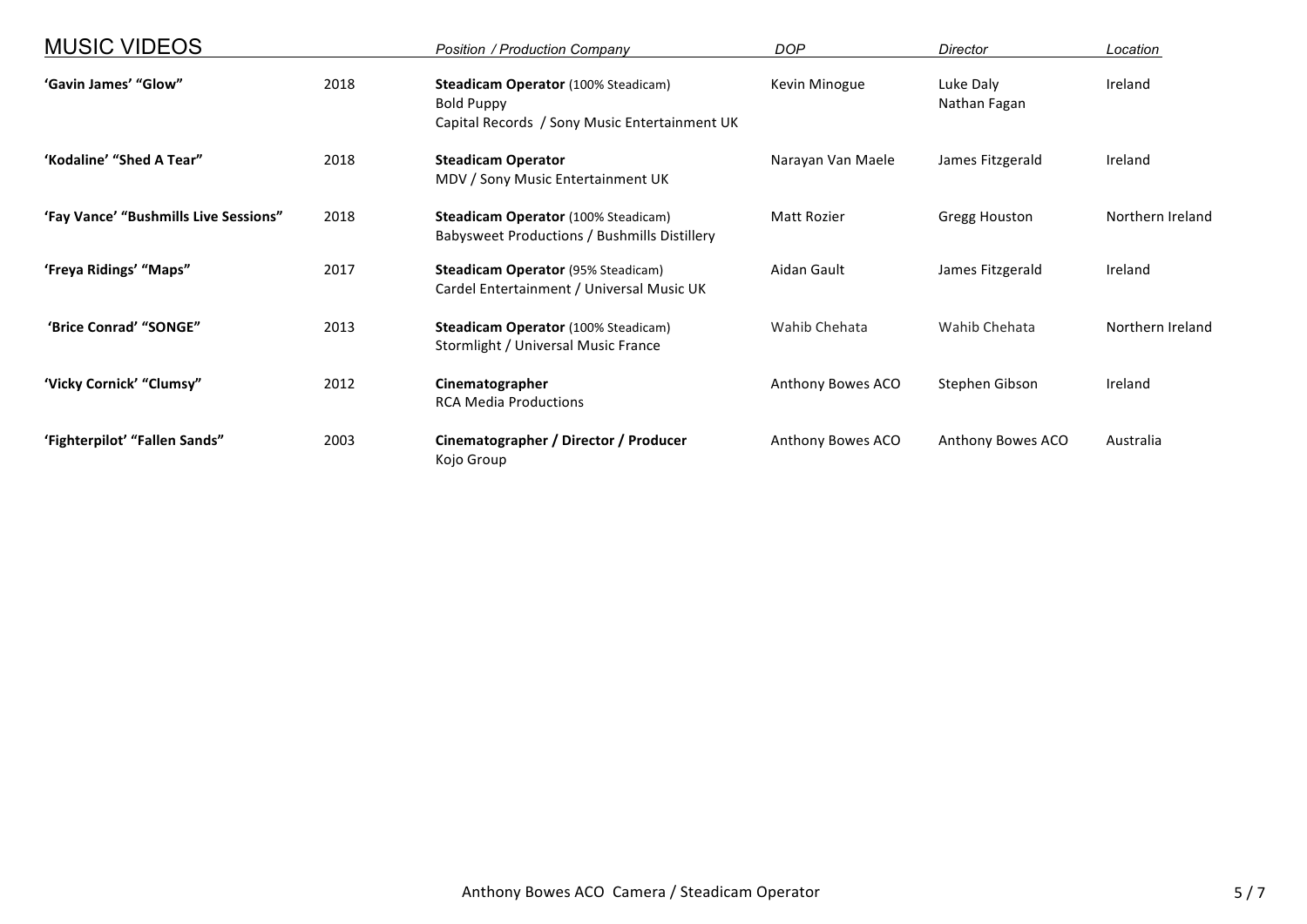## TELEVISION / CINEMA

| <b>COMMERCIALS</b>                       |      | <b>Position / Production Company</b> | <b>DOP</b>             | Director                       | Location                   |
|------------------------------------------|------|--------------------------------------|------------------------|--------------------------------|----------------------------|
| HSE 'Heads UP'                           | 2021 | <b>Steadicam Operator</b>            | Narayan Van Maele      | <b>Barry Kimber</b>            | Ireland                    |
| TG4 30 Year Anniversary                  | 2021 | <b>Steadicam Operator</b>            | <b>Steve Annis</b>     | Lorcan Hynes                   | $\boldsymbol{\mathcal{U}}$ |
| <b>Free Now Taxi App</b>                 | 2021 | <b>Steadicam Operator</b>            | Adam Singodia          | Jo Guthrie<br>Katie McQuillian | $\boldsymbol{\mathcal{U}}$ |
| An Post                                  | 2021 | <b>Steadicam Operator</b>            | Aidan Gault            | Lorcan Hynes                   | $\pmb{\mathcal{U}}$        |
| <b>Homestore &amp; More</b>              | 2021 | <b>Steadicam Operator</b>            | Luke Jacobs            | Dermot Malone                  | $\boldsymbol{u}$           |
| EirGrid 'Stepping Up'                    | 2020 | <b>Steadicam Operator</b>            | Luke Jacobs            | Hadi                           | $\boldsymbol{u}$           |
| <b>Three Network Ireland</b>             | 2020 | <b>Steadicam Operator</b>            | Luke Jacobs            | Dermot Malone                  | $\boldsymbol{\mathcal{U}}$ |
| Orchard Thieves Cider - Heineken Ireland | 2016 | <b>Steadicam Operator</b>            | <b>Mark Patten BSC</b> | <b>Stevie Russell</b>          | $\boldsymbol{u}$           |
| <b>Therapie Clinic</b>                   | 2015 | DOP / Steadicam Operator             | Anthony Bowes ACO      |                                | $\boldsymbol{u}$           |
| <b>Diversity Ireland 'NPAR'</b>          | 2008 | Cinematographer                      | Anthony Bowes ACO      | Justin O'Brien                 | $\boldsymbol{u}$           |
| Rabobank 'Deposits' 'Credits'            | 2008 | Cinematographer                      | Anthony Bowes ACO      | Justin O'Brien                 | $\boldsymbol{u}$           |
| Dimplex 'Dimpco Optiflame'               | 2008 | Cinematographer                      | Anthony Bowes ACO      | Justin O'Brien                 | $\boldsymbol{u}$           |
| <b>Seniors Money</b>                     | 2008 | Cinematographer                      | Anthony Bowes ACO      | Justin O'Brien                 | $\boldsymbol{u}$           |
| Oceanico 'High Life' 'Garden of Dreams'  | 2007 | Cinematographer                      | Anthony Bowes ACO      | Justin O'Brien                 | Portugal / UK              |
| <b>U</b> Magazine Ireland                | 2005 | DOP / Steadicam Operator             | Anthony Bowes ACO      | Justin O'Brien                 | Ireland                    |